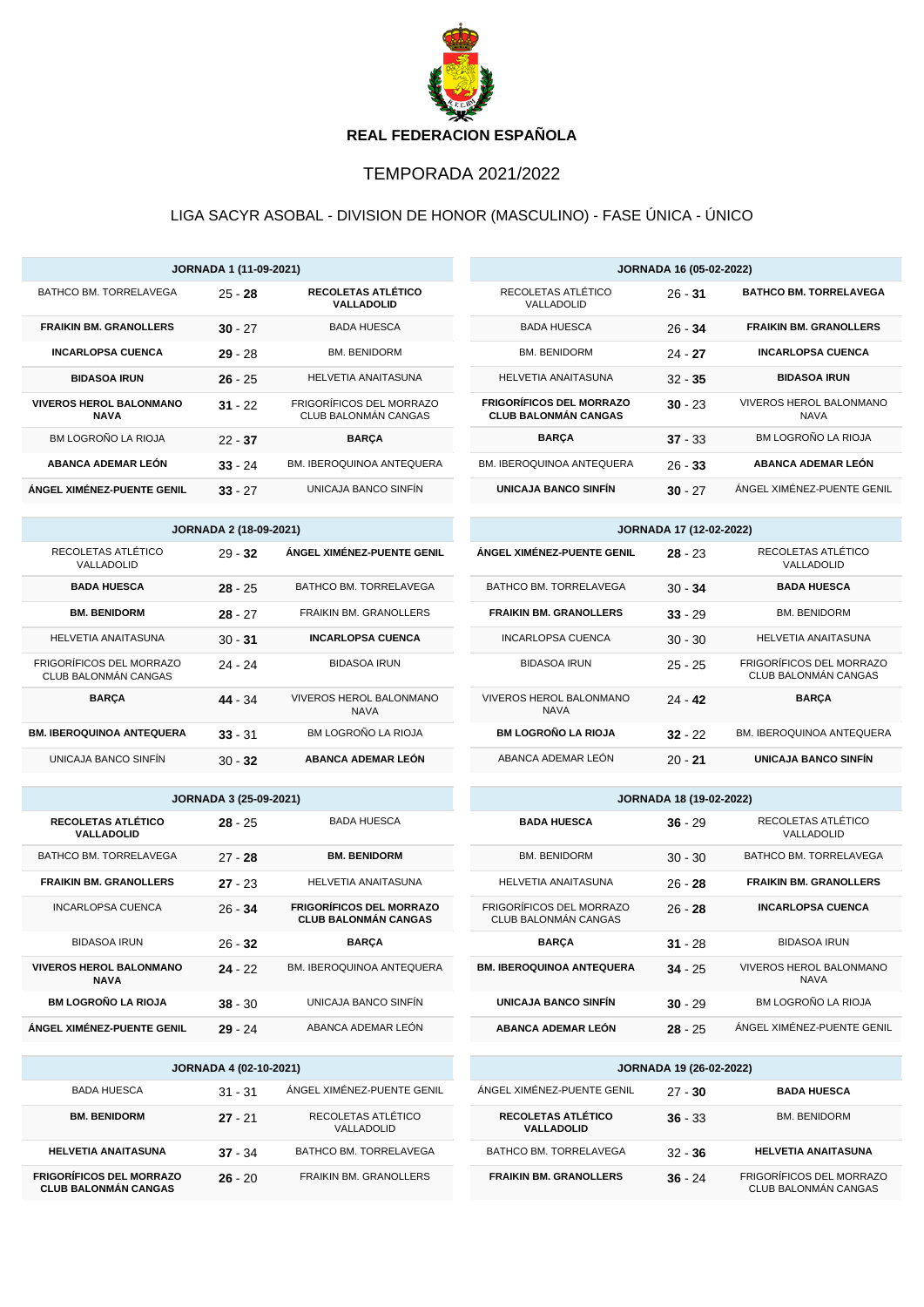| INCARLOPSA CUENCA                             | $26 - 29$ | <b>BARCA</b>                     |
|-----------------------------------------------|-----------|----------------------------------|
| <b>BIDASOA IRUN</b>                           | $33 - 19$ | <b>BM. IBEROQUINOA ANTEQUERA</b> |
| <b>VIVEROS HEROL BALONMANO</b><br><b>NAVA</b> | $31 - 23$ | UNICAJA BANCO SINFÍN             |
| BM LOGROÑO LA RIOJA                           | $32 - 33$ | ABANCA ADEMAR LEÓN               |

| <b>JORNADA 20 (05-03-2022)</b>                   |           |                                               |  |  |
|--------------------------------------------------|-----------|-----------------------------------------------|--|--|
| <b>BM. BENIDORM</b>                              | $30 - 29$ | <b>BADA HUESCA</b>                            |  |  |
| <b>HELVETIA ANAITASUNA</b>                       | $33 - 32$ | RECOLETAS ATLÉTICO<br>VALLADOLID              |  |  |
| FRIGORÍFICOS DEL MORRAZO<br>CLUB BALONMÁN CANGAS | $28 - 29$ | <b>BATHCO BM. TORRELAVEGA</b>                 |  |  |
| <b>BARCA</b>                                     | $37 - 33$ | <b>FRAIKIN BM. GRANOLLERS</b>                 |  |  |
| BM. IBEROQUINOA ANTEQUERA                        | $21 - 28$ | <b>INCARLOPSA CUENCA</b>                      |  |  |
| UNICAJA BANCO SINFÍN                             | $22 - 26$ | <b>BIDASOA IRUN</b>                           |  |  |
| ABANCA ADEMAR LEÓN                               | $30 - 20$ | <b>VIVEROS HEROL BALONMANO</b><br><b>NAVA</b> |  |  |
| <b>BM LOGROÑO LA RIOJA</b>                       | $33 - 30$ | ÁNGEL XIMÉNEZ-PUENTE GENIL                    |  |  |

| <b>JORNADA 21 (12-03-2022)</b>         |           |                                                  |  |  |  |
|----------------------------------------|-----------|--------------------------------------------------|--|--|--|
| ÁNGEL XIMÉNEZ-PUENTE GENIL             | $30 - 31$ | <b>BM. BENIDORM</b>                              |  |  |  |
| <b>BADA HUESCA</b>                     | $25 - 26$ | <b>HELVETIA ANAITASUNA</b>                       |  |  |  |
| RECOLETAS ATLÉTICO<br>VALLADOLID       | $31 - 26$ | FRIGORÍFICOS DEL MORRAZO<br>CLUB BALONMÁN CANGAS |  |  |  |
| BATHCO BM. TORRELAVEGA                 | $30 - 40$ | <b>BARCA</b>                                     |  |  |  |
| <b>FRAIKIN BM. GRANOLLERS</b>          | $31 - 29$ | <b>BM. IBEROQUINOA ANTEQUERA</b>                 |  |  |  |
| <b>INCARLOPSA CUENCA</b>               | $29 - 25$ | UNICAJA BANCO SINFÍN                             |  |  |  |
| <b>BIDASOA IRUN</b>                    | $26 - 27$ | ABANCA ADEMAR LEÓN                               |  |  |  |
| VIVEROS HEROL BALONMANO<br><b>NAVA</b> | $25 - 34$ | <b>BM LOGROÑO LA RIOJA</b>                       |  |  |  |

| <b>JORNADA 22 (02-04-2022)</b>                   |           |                                  |  |  |  |
|--------------------------------------------------|-----------|----------------------------------|--|--|--|
| <b>HELVETIA ANAITASUNA</b>                       | $24 - 32$ | <b>BM. BENIDORM</b>              |  |  |  |
| FRIGORÍFICOS DEL MORRAZO<br>CLUB BALONMÁN CANGAS | $25 - 25$ | <b>BADA HUESCA</b>               |  |  |  |
| <b>BARCA</b>                                     | $39 - 22$ | RECOLETAS ATLÉTICO<br>VALLADOLID |  |  |  |
| BM. IBEROQUINOA ANTEQUERA                        | $28 - 28$ | BATHCO BM. TORRELAVEGA           |  |  |  |
| UNICAJA BANCO SINFÍN                             | $25 - 26$ | <b>FRAIKIN BM. GRANOLLERS</b>    |  |  |  |
| <b>ABANCA ADEMAR LEÓN</b>                        | $33 - 30$ | <b>INCARLOPSA CUENCA</b>         |  |  |  |
| BM LOGROÑO LA RIOJA                              | $24 - 31$ | <b>BIDASOA IRUN</b>              |  |  |  |
| VIVEROS HEROL BALONMANO<br><b>NAVA</b>           | $20 - 29$ | ÁNGEL XIMÉNEZ-PUENTE GENIL       |  |  |  |

| <b>JORNADA 23 (09-04-2022)</b>   |           |                                                         |  |  |
|----------------------------------|-----------|---------------------------------------------------------|--|--|
| ÁNGEL XIMÉNEZ-PUENTE GENIL       | $29 - 26$ | <b>HELVETIA ANAITASUNA</b>                              |  |  |
| <b>BM. BENIDORM</b>              | $31 - 24$ | <b>FRIGORÍFICOS DEL MORRAZO</b><br>CLUB BALONMÁN CANGAS |  |  |
| <b>BADA HUESCA</b>               | $25 - 40$ | <b>BARCA</b>                                            |  |  |
| RECOLETAS ATLÉTICO<br>VALLADOLID | $29 - 28$ | <b>BM. IBEROQUINOA ANTEQUERA</b>                        |  |  |
| <b>BATHCO BM. TORRELAVEGA</b>    | $27 - 23$ | UNICAJA BANCO SINFÍN                                    |  |  |
| <b>FRAIKIN BM. GRANOLLERS</b>    | $32 - 32$ | ABANCA ADEMAR LEÓN                                      |  |  |
| <b>INCARLOPSA CUENCA</b>         | $37 - 31$ | BM LOGROÑO LA RIOJA                                     |  |  |
| <b>BIDASOA IRUN</b>              | $28 - 26$ | <b>VIVEROS HEROL BALONMANO</b><br><b>NAVA</b>           |  |  |

| <b>BARCA</b>                | $38 - 20$ | <b>INCARLOPSA CUENCA</b>                      |
|-----------------------------|-----------|-----------------------------------------------|
| BM. IBEROQUINOA ANTEQUERA   | $16 - 23$ | <b>BIDASOA IRUN</b>                           |
| <b>UNICAJA BANCO SINFÍN</b> | $30 - 24$ | <b>VIVEROS HEROL BALONMANO</b><br><b>NAVA</b> |
| ABANCA ADEMAR LEÓN          | $34 - 35$ | <b>BM LOGROÑO LA RIOJA</b>                    |

| <b>JORNADA 5 (06-10-2021)</b>                 |           |                                                         |  |  |
|-----------------------------------------------|-----------|---------------------------------------------------------|--|--|
| BADA HUESCA                                   | $26 - 31$ | <b>BM. BENIDORM</b>                                     |  |  |
| RECOLETAS ATLÉTICO<br>VALLADOLID              | $27 - 30$ | <b>HELVETIA ANAITASUNA</b>                              |  |  |
| <b>BATHCO BM. TORRELAVEGA</b>                 | $27 - 23$ | <b>FRIGORÍFICOS DEL MORRAZO</b><br>CLUB BALONMÁN CANGAS |  |  |
| <b>FRAIKIN BM. GRANOLLERS</b>                 | $34 - 40$ | <b>BARCA</b>                                            |  |  |
| <b>INCARLOPSA CUENCA</b>                      | $33 - 20$ | <b>BM. IBEROQUINOA ANTEQUERA</b>                        |  |  |
| <b>BIDASOA IRUN</b>                           | $28 - 25$ | UNICAJA BANCO SINFÍN                                    |  |  |
| <b>VIVEROS HEROL BALONMANO</b><br><b>NAVA</b> | $39 - 31$ | ABANCA ADEMAR LEÓN                                      |  |  |
| ÁNGEL XIMÉNEZ-PUENTE GENIL                    | $29 - 30$ | <b>BM LOGROÑO LA RIOJA</b>                              |  |  |

| <b>JORNADA 6 (09-10-2021)</b>                    |           |                                               |  |  |
|--------------------------------------------------|-----------|-----------------------------------------------|--|--|
| <b>BM. BENIDORM</b>                              | $27 - 30$ | ÁNGEL XIMÉNEZ-PUENTE GENIL                    |  |  |
| <b>HELVETIA ANAITASUNA</b>                       | $29 - 24$ | <b>BADA HUESCA</b>                            |  |  |
| FRIGORÍFICOS DEL MORRAZO<br>CLUB BALONMÁN CANGAS | $30 - 30$ | RECOLETAS ATLÉTICO<br>VALLADOLID              |  |  |
| <b>BARCA</b>                                     | $0 - 10$  | <b>BATHCO BM. TORRELAVEGA</b>                 |  |  |
| <b>BM. IBEROQUINOA ANTEQUERA</b>                 | $20 - 33$ | <b>FRAIKIN BM. GRANOLLERS</b>                 |  |  |
| <b>UNICAJA BANCO SINFÍN</b>                      | $30 - 29$ | <b>INCARLOPSA CUENCA</b>                      |  |  |
| ABANCA ADEMAR LEÓN                               | $34 - 25$ | <b>BIDASOA IRUN</b>                           |  |  |
| <b>BM LOGROÑO LA RIOJA</b>                       | $41 - 34$ | <b>VIVEROS HEROL BALONMANO</b><br><b>NAVA</b> |  |  |

| <b>JORNADA 7 (16-10-2021)</b> |  |
|-------------------------------|--|
|-------------------------------|--|

| <b>BM. BENIDORM</b>              | $32 - 32$ | HELVETIA ANAITASUNA                              |  |
|----------------------------------|-----------|--------------------------------------------------|--|
| <b>BADA HUESCA</b>               | $28 - 27$ | FRIGORÍFICOS DEL MORRAZO<br>CLUB BALONMÁN CANGAS |  |
| RECOLETAS ATLÉTICO<br>VALLADOLID | $24 - 40$ | <b>BARCA</b>                                     |  |
| <b>BATHCO BM. TORRELAVEGA</b>    | $27 - 21$ | <b>BM. IBEROQUINOA ANTEQUERA</b>                 |  |
| <b>FRAIKIN BM. GRANOLLERS</b>    | $33 - 21$ | UNICAJA BANCO SINFÍN                             |  |
| <b>INCARLOPSA CUENCA</b>         | $34 - 30$ | ABANCA ADEMAR LEÓN                               |  |
| <b>BIDASOA IRUN</b>              | $31 - 29$ | BM LOGROÑO LA RIOJA                              |  |
| ÁNGEL XIMÉNEZ-PUENTE GENIL       | $31 - 33$ | <b>VIVEROS HEROL BALONMANO</b><br><b>NAVA</b>    |  |

| <b>JORNADA 8 (23-10-2021)</b>                                  |           |                                  |  |  |
|----------------------------------------------------------------|-----------|----------------------------------|--|--|
| <b>HELVETIA ANAITASUNA</b>                                     | $36 - 23$ | ÁNGEL XIMÉNEZ-PUENTE GENIL       |  |  |
| <b>FRIGORÍFICOS DEL MORRAZO</b><br><b>CLUB BALONMÁN CANGAS</b> | $33 - 28$ | <b>BM. BENIDORM</b>              |  |  |
| <b>BARCA</b>                                                   | $39 - 30$ | <b>BADA HUESCA</b>               |  |  |
| <b>BM. IBEROQUINOA ANTEQUERA</b>                               | $24 - 26$ | RECOLETAS ATLÉTICO<br>VALLADOLID |  |  |
| UNICAJA BANCO SINFÍN                                           | $19 - 27$ | <b>BATHCO BM. TORRELAVEGA</b>    |  |  |
| ARANCA ADEMAR I FÓN                                            | $32 - 41$ | <b>FRAIKIN BM. GRANOLLERS</b>    |  |  |
| <b>BM LOGROÑO LA RIOJA</b>                                     | $31 - 26$ | <b>INCARLOPSA CUENCA</b>         |  |  |
| VIVEROS HEROL BALONMANO<br><b>NAVA</b>                         | $25 - 31$ | <b>BIDASOA IRUN</b>              |  |  |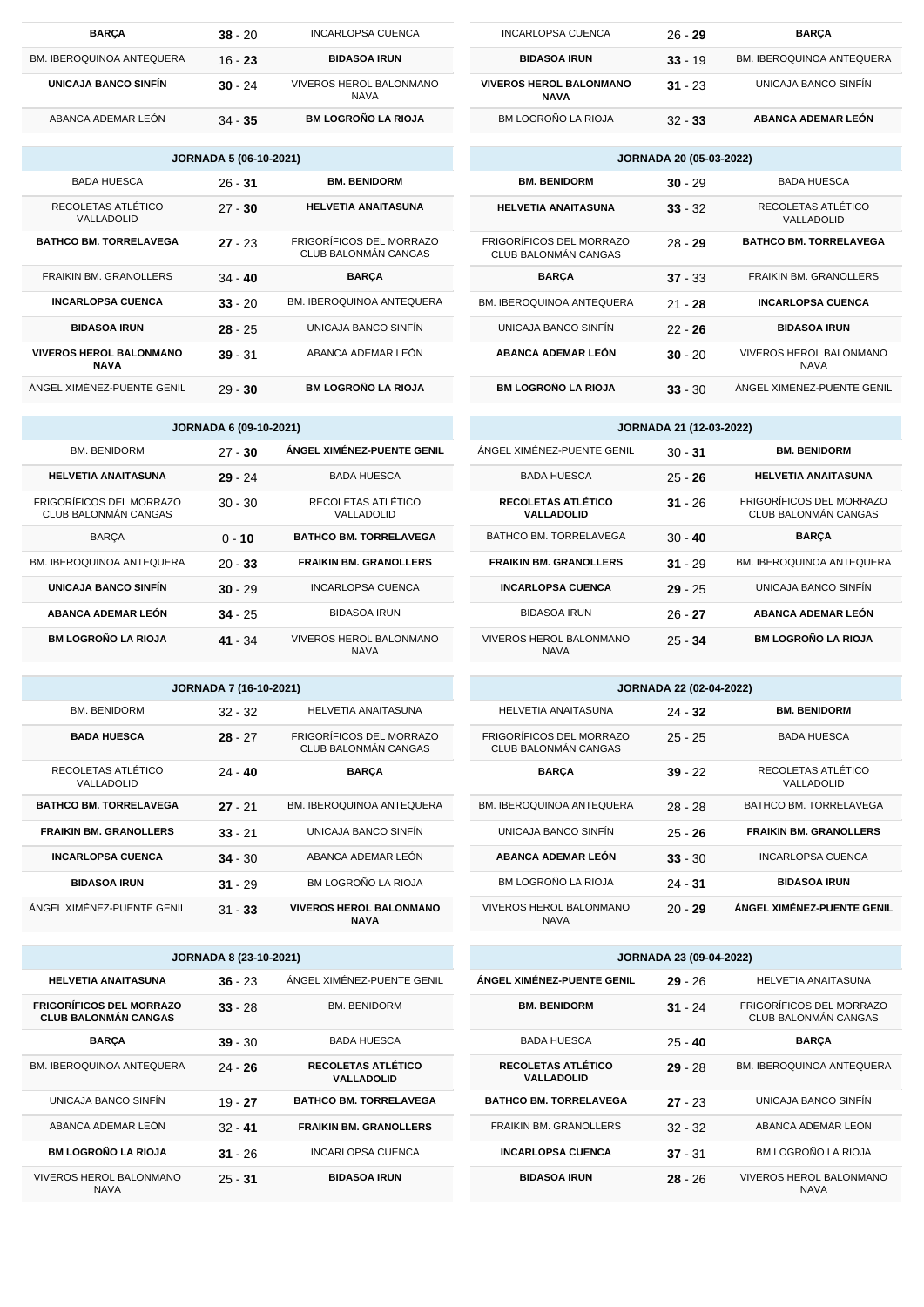|                                                      | <b>JORNADA 24 (20-04-2022)</b>                                 |           |                                  |  |
|------------------------------------------------------|----------------------------------------------------------------|-----------|----------------------------------|--|
| IGORÍFICOS DEL MORRAZO<br><b>LUB BALONMÁN CANGAS</b> | <b>FRIGORÍFICOS DEL MORRAZO</b><br><b>CLUB BALONMÁN CANGAS</b> | $25 - 24$ | <b>HELVETIA ANAITASUNA</b>       |  |
| <b>BARÇA</b>                                         | <b>BARÇA</b>                                                   | $31 - 26$ | <b>BM. BENIDORM</b>              |  |
| <b>IBEROQUINOA ANTEQUERA</b>                         | <b>BM. IBEROQUINOA ANTEQUERA</b>                               | $27 - 39$ | <b>BADA HUESCA</b>               |  |
| UNICAJA BANCO SINFÍN                                 | UNICAJA BANCO SINFÍN                                           | $29 - 29$ | RECOLETAS ATLÉTICO<br>VALLADOLID |  |
| <b>ABANCA ADEMAR LEÓN</b>                            | ABANCA ADEMAR LEÓN                                             | $37 - 29$ | BATHCO BM. TORRELAVEGA           |  |
| BM LOGROÑO LA RIOJA                                  | BM LOGROÑO LA RIOJA                                            | $30 - 31$ | <b>FRAIKIN BM. GRANOLLERS</b>    |  |
| <b>'EROS HEROL BALONMANO</b><br><b>NAVA</b>          | <b>VIVEROS HEROL BALONMANO</b><br><b>NAVA</b>                  | $24 - 31$ | <b>INCARLOPSA CUENCA</b>         |  |
| <b>BIDASOA IRUN</b>                                  | <b>BIDASOA IRUN</b>                                            | $34 - 24$ | ÁNGEL XIMÉNEZ-PUENTE GENIL       |  |

| <b>JORNADA 25 (23-04-2022)</b>   |           |                                                  |  |  |
|----------------------------------|-----------|--------------------------------------------------|--|--|
| ÁNGEL XIMÉNEZ-PUENTE GENIL       | $33 - 30$ | FRIGORÍFICOS DEL MORRAZO<br>CLUB BALONMÁN CANGAS |  |  |
| HELVETIA ANAITASUNA              | $34 - 35$ | <b>BARCA</b>                                     |  |  |
| <b>BM. BENIDORM</b>              | $33 - 22$ | <b>BM. IBEROQUINOA ANTEQUERA</b>                 |  |  |
| <b>BADA HUESCA</b>               | 24 - 24   | UNICAJA BANCO SINFÍN                             |  |  |
| RECOLETAS ATLÉTICO<br>VALLADOLID | $45 - 40$ | ABANCA ADEMAR LEÓN                               |  |  |
| <b>BATHCO BM. TORRELAVEGA</b>    | $34 - 32$ | BM LOGROÑO LA RIOJA                              |  |  |
| <b>FRAIKIN BM. GRANOLLERS</b>    | $35 - 29$ | <b>VIVEROS HEROL BALONMANO</b><br><b>NAVA</b>    |  |  |
| <b>INCARLOPSA CUENCA</b>         | $27 - 23$ | <b>BIDASOA IRUN</b>                              |  |  |

| JORNADA 26 (30-04-2022)                |           |                                                         |  |
|----------------------------------------|-----------|---------------------------------------------------------|--|
| <b>BARCA</b>                           | $35 - 19$ | <b>FRIGORÍFICOS DEL MORRAZO</b><br>CLUB BALONMÁN CANGAS |  |
| <b>BM. IBEROQUINOA ANTEQUERA</b>       | $22 - 34$ | <b>HELVETIA ANAITASUNA</b>                              |  |
| UNICAJA BANCO SINFÍN                   | $23 - 25$ | <b>BM. BENIDORM</b>                                     |  |
| ARANCA ADEMAR LEÓN                     | $37 - 37$ | <b>BADA HUESCA</b>                                      |  |
| <b>BM LOGROÑO LA RIOJA</b>             | $32 - 29$ | RECOLETAS ATLÉTICO<br>VALLADOLID                        |  |
| VIVEROS HEROL BALONMANO<br><b>NAVA</b> | $26 - 26$ | BATHCO BM. TORRELAVEGA                                  |  |
| <b>BIDASOA IRUN</b>                    | $29 - 27$ | <b>FRAIKIN BM. GRANOLLERS</b>                           |  |
| <b>INCARLOPSA CUENCA</b>               | $37 - 30$ | ÁNGEL XIMÉNEZ-PUENTE GENIL                              |  |

| <b>JORNADA 27 (07-05-2022)</b>                                 |           |                                                         |  |  |  |
|----------------------------------------------------------------|-----------|---------------------------------------------------------|--|--|--|
| ÁNGEL XIMÉNEZ-PUENTE GENIL                                     | $27 - 34$ | <b>BARÇA</b>                                            |  |  |  |
| <b>FRIGORÍFICOS DEL MORRAZO</b><br><b>CLUB BALONMÁN CANGAS</b> | $28 - 24$ | <b>BM. IBEROQUINOA ANTEQUERA</b>                        |  |  |  |
| <b>HELVETIA ANAITASUNA</b>                                     | $25 - 23$ | UNICAJA BANCO SINFÍN                                    |  |  |  |
| <b>BM. BENIDORM</b>                                            | $28 - 27$ | ABANCA ADEMAR LEÓN                                      |  |  |  |
| <b>BADA HUESCA</b>                                             | $33 - 38$ | <b>BM LOGROÑO LA RIOJA</b>                              |  |  |  |
| RECOLETAS ATLÉTICO<br>VALLADOLID                               | $28 - 28$ | <b>VIVEROS HEROL BALONMANO</b><br><b>NAVA</b>           |  |  |  |
| <b>BATHCO BM. TORRELAVEGA</b>                                  | $32 - 30$ | <b>BIDASOA IRUN</b>                                     |  |  |  |
| <b>FRAIKIN BM. GRANOLLERS</b>                                  | $36 - 35$ | <b>INCARLOPSA CUENCA</b>                                |  |  |  |
| <b>JORNADA 28 (14-05-2022)</b>                                 |           |                                                         |  |  |  |
| <b>BM. IBEROQUINOA ANTEQUERA</b>                               | $32 - 32$ | <b>BARÇA</b>                                            |  |  |  |
| UNICAJA BANCO SINFÍN                                           | $32 - 31$ | FRIGORÍFICOS DEL MORRAZO<br><b>CLUB BALONMÁN CANGAS</b> |  |  |  |

| <b>JORNADA 9 (30-10-2021)</b>    |           |                                                                |  |  |  |
|----------------------------------|-----------|----------------------------------------------------------------|--|--|--|
| <b>HELVETIA ANAITASUNA</b>       | $29 - 33$ | <b>FRIGORÍFICOS DEL MORRAZO</b><br><b>CLUB BALONMÁN CANGAS</b> |  |  |  |
| <b>BM. BENIDORM</b>              | $25 - 26$ | <b>BARÇA</b>                                                   |  |  |  |
| <b>BADA HUESCA</b>               | $28 - 23$ | <b>BM. IBEROQUINOA ANTEQUERA</b>                               |  |  |  |
| RECOLETAS ATLÉTICO<br>VALLADOLID | $32 - 30$ | UNICAJA BANCO SINFÍN                                           |  |  |  |
| BATHCO BM. TORRELAVEGA           | $31 - 32$ | ABANCA ADEMAR LEÓN                                             |  |  |  |
| <b>FRAIKIN BM. GRANOLLERS</b>    | $31 - 29$ | BM LOGROÑO LA RIOJA                                            |  |  |  |
| <b>INCARLOPSA CUENCA</b>         | $29 - 32$ | <b>VIVEROS HEROL BALONMANO</b><br><b>NAVA</b>                  |  |  |  |
| ÁNGEL XIMÉNEZ-PUENTE GENIL       | $29 - 36$ | <b>BIDASOA IRUN</b>                                            |  |  |  |

|                                                         | <b>JORNADA 10 (10-11-2021)</b> |                                  |
|---------------------------------------------------------|--------------------------------|----------------------------------|
| <b>FRIGORÍFICOS DEL MORRAZO</b><br>CLUB BALONMÁN CANGAS | $28 - 33$                      | ÁNGEL XIMÉNEZ-PUENTE GENIL       |
| <b>BARCA</b>                                            | $38 - 30$                      | <b>HELVETIA ANAITASUNA</b>       |
| <b>BM. IBEROQUINOA ANTEQUERA</b>                        | $23 - 27$                      | <b>BM. BENIDORM</b>              |
| UNICAJA BANCO SINFÍN                                    | $33 - 33$                      | <b>BADA HUESCA</b>               |
| ABANCA ADEMAR LEÓN                                      | $34 - 26$                      | RECOLETAS ATLÉTICO<br>VALLADOLID |
| <b>BM LOGROÑO LA RIOJA</b>                              | $33 - 31$                      | BATHCO BM. TORRELAVEGA           |
| VIVEROS HEROL BALONMANO<br><b>NAVA</b>                  | $26 - 28$                      | <b>FRAIKIN BM. GRANOLLERS</b>    |
| <b>BIDASOA IRUN</b>                                     | $38 - 32$                      | <b>INCARLOPSA CUENCA</b>         |

| <b>JORNADA 11 (13-11-2021)</b>                   |           |                                               |  |  |
|--------------------------------------------------|-----------|-----------------------------------------------|--|--|
| FRIGORÍFICOS DEL MORRAZO<br>CLUB BALONMÁN CANGAS | $26 - 33$ | <b>BARCA</b>                                  |  |  |
| <b>HELVETIA ANAITASUNA</b>                       | $33 - 22$ | <b>BM. IBEROQUINOA ANTEQUERA</b>              |  |  |
| <b>BM. BENIDORM</b>                              | $27 - 27$ | UNICAJA BANCO SINFÍN                          |  |  |
| <b>BADA HUESCA</b>                               | $33 - 27$ | ARANCA ADEMAR LEÓN                            |  |  |
| RECOLETAS ATLÉTICO<br>VALLADOLID                 | $28 - 33$ | <b>BM LOGROÑO LA RIOJA</b>                    |  |  |
| BATHCO BM. TORRELAVEGA                           | $30 - 33$ | <b>VIVEROS HEROL BALONMANO</b><br><b>NAVA</b> |  |  |
| <b>FRAIKIN BM. GRANOLLERS</b>                    | $28 - 34$ | <b>BIDASOA IRUN</b>                           |  |  |
| ÁNGEL XIMÉNEZ-PUENTE GENIL                       | $31 - 35$ | <b>INCARLOPSA CUENCA</b>                      |  |  |

| <b>JORNADA 12 (20-11-2021)</b>                                 |           |                                                                |  |  |
|----------------------------------------------------------------|-----------|----------------------------------------------------------------|--|--|
| <b>BARCA</b>                                                   | $35 - 29$ | ÁNGEL XIMÉNEZ-PUENTE GENIL                                     |  |  |
| <b>BM. IBEROQUINOA ANTEQUERA</b>                               | $20 - 29$ | <b>FRIGORÍFICOS DEL MORRAZO</b><br><b>CLUB BALONMÁN CANGAS</b> |  |  |
| UNICAJA BANCO SINFÍN                                           | $29 - 29$ | <b>HELVETIA ANAITASUNA</b>                                     |  |  |
| ABANCA ADEMAR LEÓN                                             | $34 - 39$ | <b>BM. BENIDORM</b>                                            |  |  |
| <b>BM LOGROÑO LA RIOJA</b>                                     | $28 - 27$ | <b>BADA HUESCA</b>                                             |  |  |
| VIVEROS HEROL BALONMANO<br><b>NAVA</b>                         | $29 - 29$ | RECOLETAS ATLÉTICO<br>VALLADOLID                               |  |  |
| <b>BIDASOA IRUN</b>                                            | $35 - 27$ | BATHCO BM. TORRELAVEGA                                         |  |  |
| <b>INCARLOPSA CUENCA</b>                                       | $29 - 34$ | <b>FRAIKIN BM. GRANOLLERS</b>                                  |  |  |
|                                                                |           |                                                                |  |  |
| JORNADA 13 (27-11-2021)                                        |           |                                                                |  |  |
| <b>BARÇA</b>                                                   | $45 - 19$ | <b>BM. IBEROQUINOA ANTEQUERA</b>                               |  |  |
| <b>FRIGORÍFICOS DEL MORRAZO</b><br><b>CLUB BALONMÁN CANGAS</b> | $33 - 25$ | UNICAJA BANCO SINFÍN                                           |  |  |